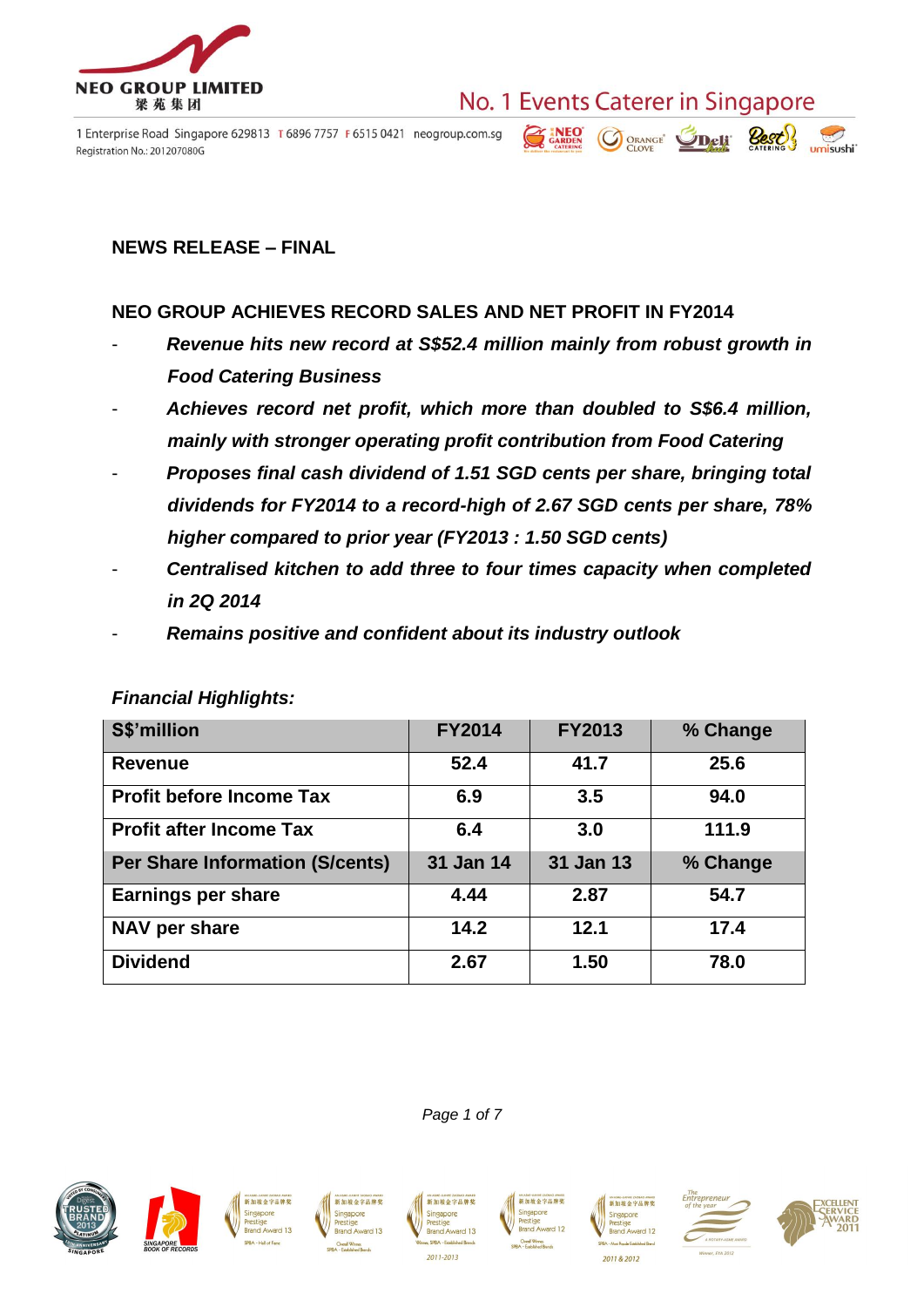*SINGAPORE – 27 March 2014* **–** Neo Group Limited ("Neo Group" or together with its subsidiaries, the "Group")(梁苑集团有限公司), a leading food catering group in Singapore, today reported that it has achieved record performance for both revenue and net profit for the full year ended 31 January 2014 ("FY2014").

For FY2014, the Group, which owns the "Neo Garden Catering", "Orange Clove Catering", "Deli Hub Catering", "umisushi" and now the all-new "Best Catering"<sup>1</sup> brands, achieved a 111.9% rise in net profit attributable to equity holders to S\$6.4 million compared to S\$3.0 million recorded for the corresponding period last year ("FY2013"). The record bottomline in FY2014 was achieved on the back of robust revenue, which rose by 25.6% to hit a record-high of S\$52.4 million, driven mainly by the Group's Food Catering Business. Revenue from this segment grew by 27.0% to S\$39.0 million, from S\$30.7 million in FY2013, as a result of a higher volume of events which the Group catered for in the social, corporate and government sectors.

Founder, Chairman and CEO Mr Neo Kah Kiat (梁佳吉) said, "We are pleased to have delivered our best performing year since FY2010 as set out in our offer document. Our strong brand recognition, built up through a solid 22-year track record of serving quality and fresh food, has contributed to our leading market position and this sterling performance. We are encouraged to have served a record of 2.50 million guests in FY2014 as compared to 2.13 million guests in FY2013.

"Our good performance was also due to a productivity boost, with the implementation of measures to enhance the Group's overall operational efficiency, coupled with a highly effective cost management system.

"Looking ahead, we will remain firmly attuned to dynamic consumer tastes and preferences as we develop new brands, F&B concepts and exciting menus, including higher value menus within each brand, to capture both the breadth and depth of the market segments that we serve."

<sup>&</sup>lt;u>.</u> *1 "Best Catering" was launched in March 2014, post YE of 31 January 2014*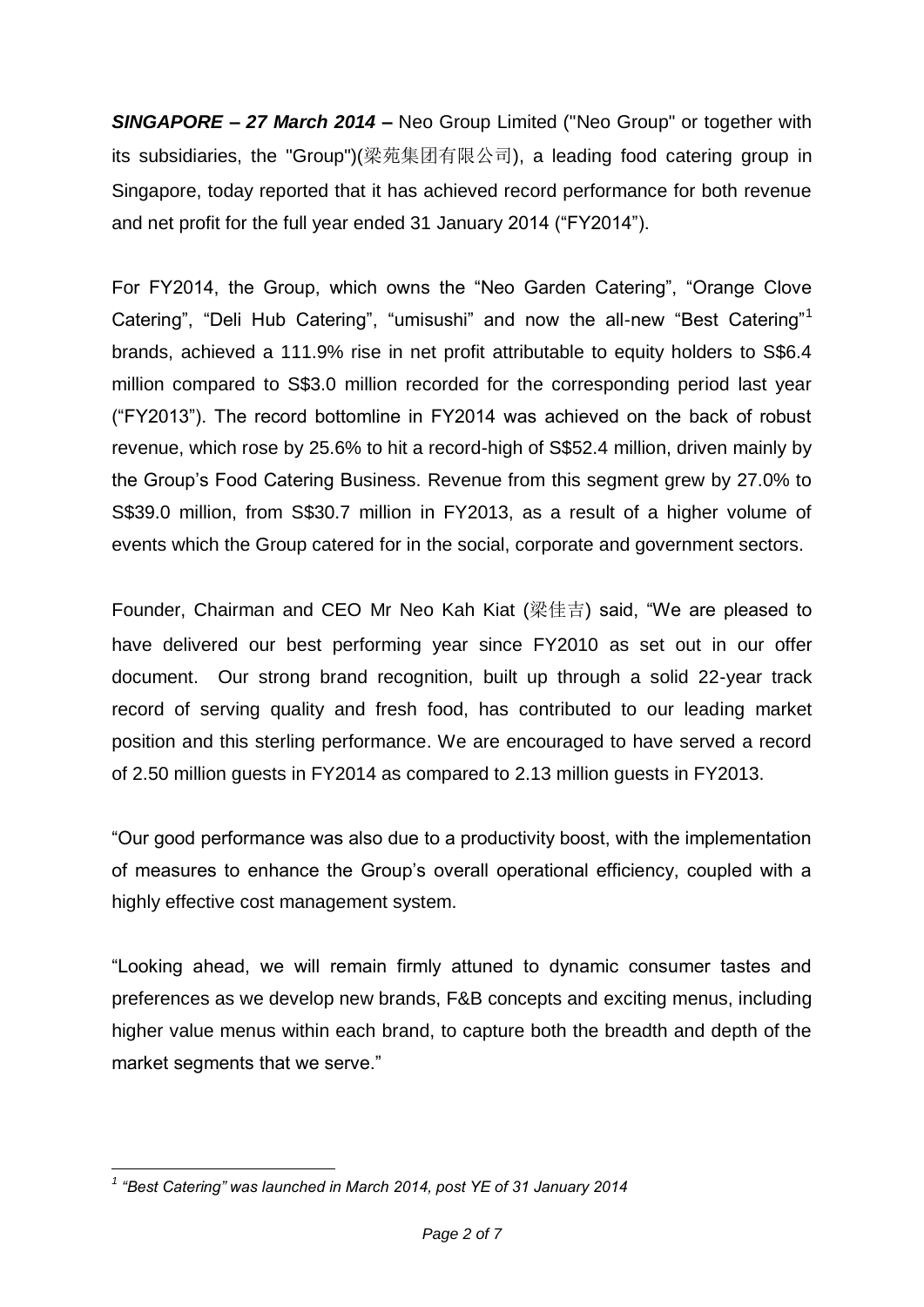In FY2014, for the second year running, the Group's "Neo Garden Catering" brand successfully catered to 1,118 orders for the first day of Lunar New Year on 31 January 2014, serving around 30,000 guests and setting a record for the "Highest Number of Events Catered by A Company In One Day" in Singapore's history. This was officially recognised by the Singapore Book of Records as of 28 February 2014. This has surpassed previous 'first day of Lunar New Year" historical highs of 1,005 orders in FY2013 and 818 in FY2012.

The Group's Food Retail Business also did well in FY2014, recording a 15.6% increase in revenue to S\$12.7 million, from S\$11.0 million in FY2013. On the retail front, there was a commendable 9.3% or S\$0.73 million increase in same-outlet sales. At the same time, delivery sales in Singapore continued to be boosted by the Group's newly created Online Order System, which was launched in January 2013. The system brought in an impressive 51.4% growth in delivery sales in FY2014.

Based on its latest set of results, Earnings per Share ("EPS") of the Group improved to 4.44 Singapore cents in FY2014, from 2.87 Singapore cents in FY2013; while Net Asset Value ("NAV") was boosted to 14.2 Singapore cents as at 31 January 2014, compared to 12.1 Singapore cents as at 31 January 2013. Both EPS and NAV are based on 144 million ordinary shares in issue during the period.

## **Proposed Dividend**

In view of the Group's robust performance, the Directors are pleased to propose a tax-exempt final dividend of 1.51 Singapore cents per share for FY2014, bringing total dividends declared for FY2014 to a record-high of 2.67 cents per share, 78% higher as compared to a total dividend of 1.50 Singapore cents per share declared in FY2013. The dividend is in line with the Group's commitment to recommend and distribute dividends of not less than 60% of its net profits attributable to shareholders in each of FY2013, FY2014 and FY2015.

## **Capacity Increase to Tap on Positive Industry Outlook**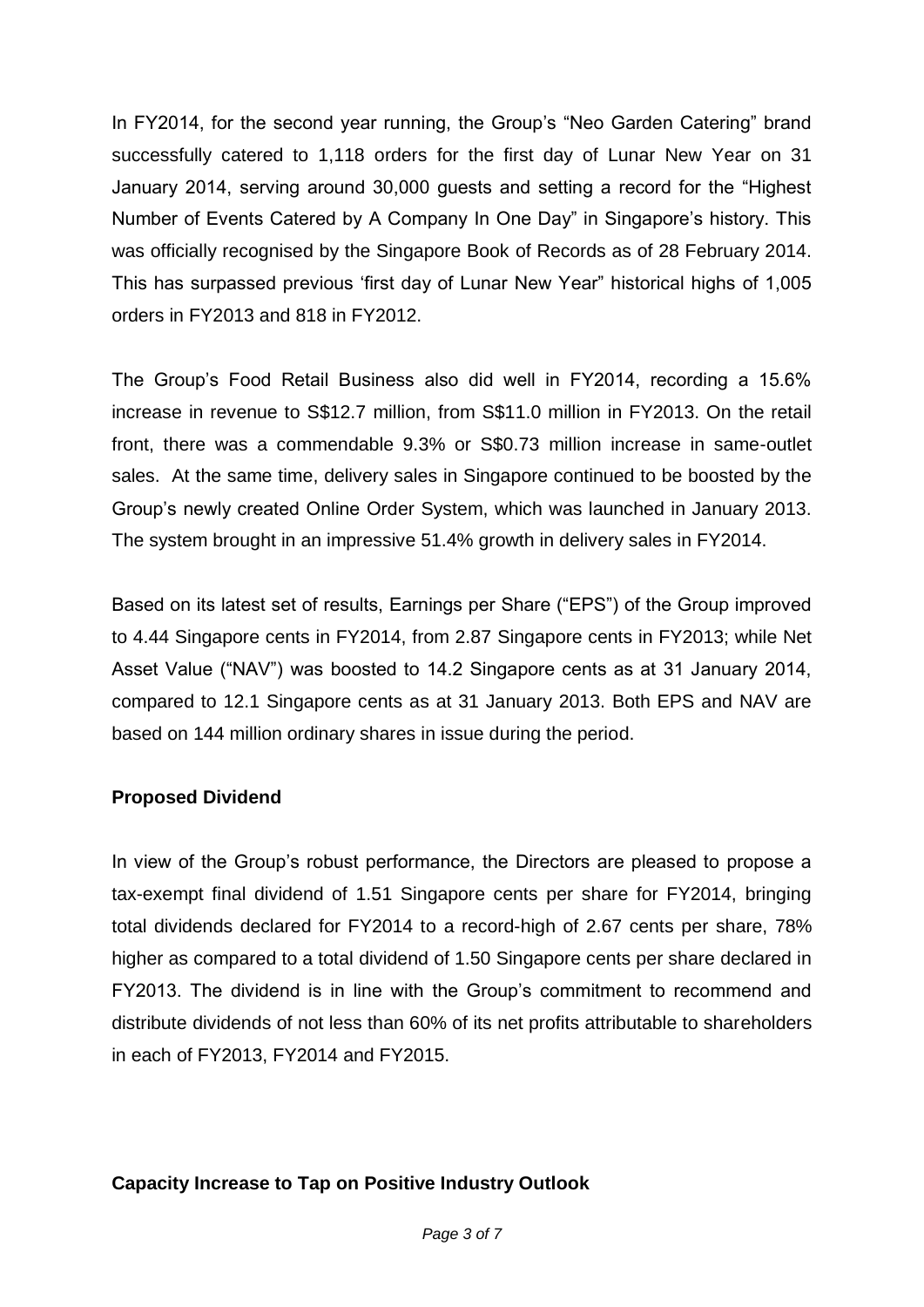Looking ahead, the Group remains optimistic of the industry outlook and is making good progress in implementing its growth plans.

For its Food Catering Business, the Group has just launched its fourth brand – 'Best Catering' – to cater to the mass market with *Tingkat* services and *economical* buffets.

The Group will continue to expand its social catering segment through the introduction of new catering brands and an expansion of its sales team. At the same time, the Group aims to increase its customer base for the corporate client segment, capitalising on the vibrant Meetings, Incentives, Conferences, and Exhibitions ("MICE") market in Singapore.

As for its Food Retail Business, the Group is on track to achieve its target of 30 retail outlets by 2016, either directly or through franchises. Following the maiden entry of its first "umisushi" licensed outlet in Jakarta, Indonesia, the Group will look for opportunities to open additional outlets in this country in the future.

Added Mr. Neo, "We strongly believe that the food business is a sunrise industry and coupled with its recession-resistent and defensive nature, remains an attractive segment. To better capture the positive industry trends buoyed by favourable externalities – from an increasing propensity to spend on occasions and events and the expected completion of more HDB flats in 2014 and beyond<sup>2</sup> – we have put in place plans to increase our kitchen capacity to cater to more guests per day. Our new centralised kitchen will offer three to four times increase in capacity, from 10,000 to 15,000 guests/day to 15,000 to 20,000 guests/day and provide greater economies of scale as we grow our business."

In addition, the Group will continue to focus its efforts on material cost control through its Food and Catering Supplies Business and extend these trading services to external parties to grow its revenue base.

<sup>&</sup>lt;u>.</u> *<sup>2</sup> MND Budget Debate 2013*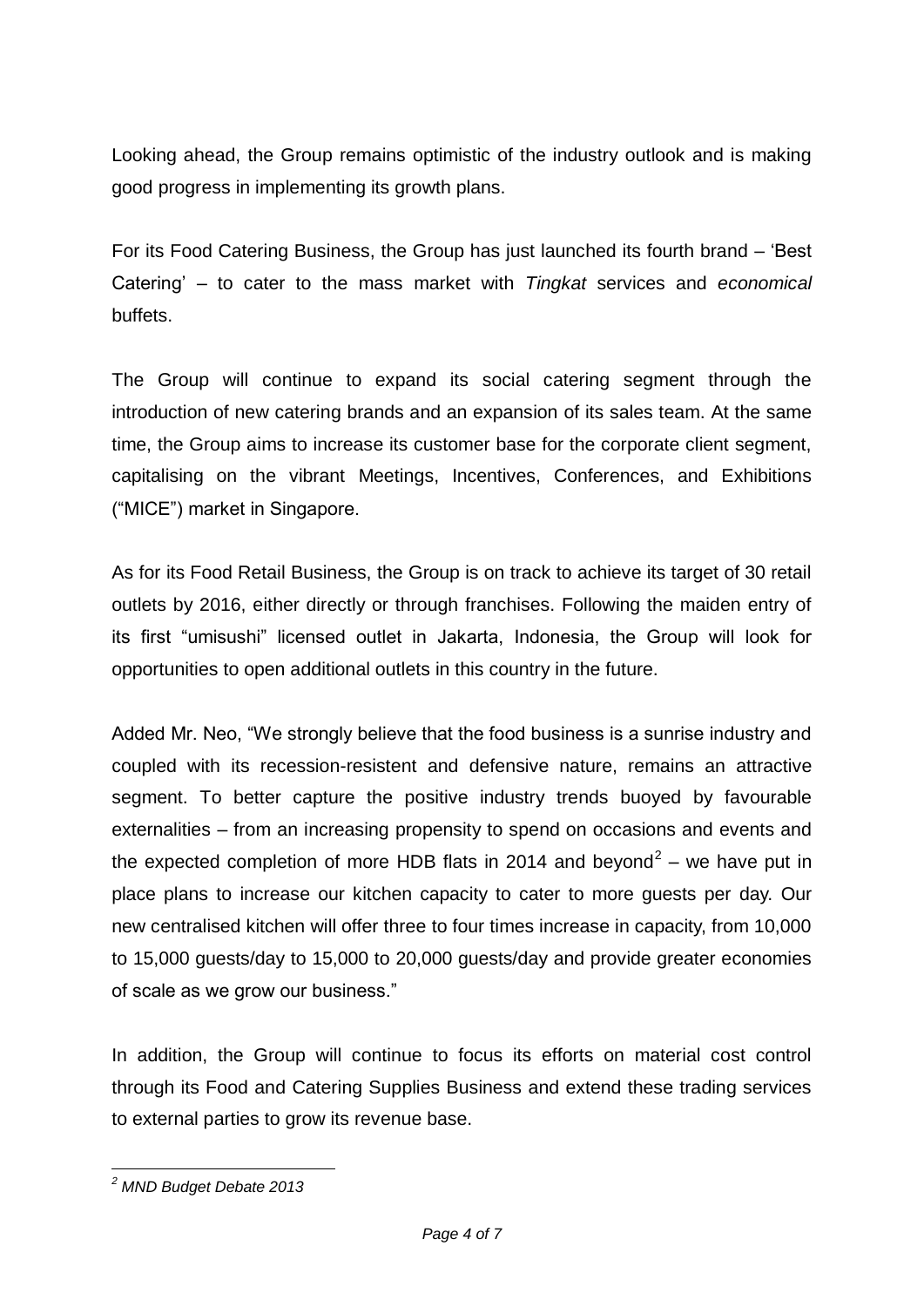Mr. Neo affirmed, "We remain fully committed to stay ahead of the curve through the creation of new offerings that will appeal to different market segments. This will allow us to cater to a fuller market spectrum as we continue to look for avenues to further broaden our income streams."

Barring unforeseen circumstances and business conditions, the Group expects to continue to grow its business and remain profitable in the first half of the year.

# # #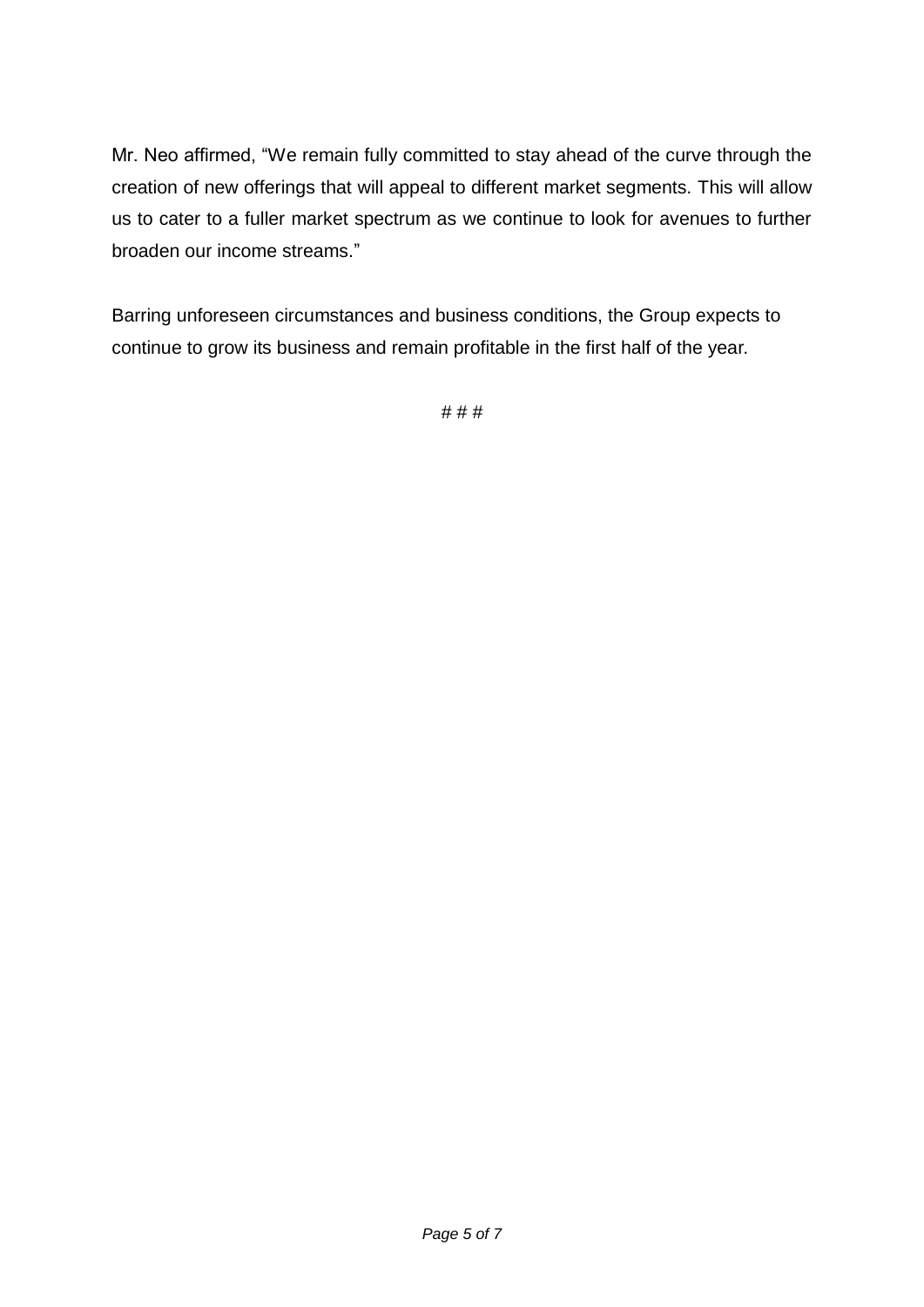## **About Neo Group Limited**

<u>.</u>

Neo Group Limited is a leading food catering group in Singapore. Established since 1992, the Group possesses an award-winning track record and is one of the most recognised brand names in Singapore. In 2012, the Group was ranked by Euromonitor as the number one events caterer $3$  in Singapore for 2011.

The Group is involved in the Food Catering, Food Retail and Food and Catering Supplies businesses and combines their synergistic qualities to bring to customers top value in delivering fresh and tasty meals on time.

Under its Food Catering Business, the Group operates four brands namely, Neo Garden Catering, Orange Clove, Deli Hub Catering and Best Catering. All four brands supply buffets spanning a wide variety of styles and prices, to suit a diverse range of occasions, from private to corporate to community functions. In addition, Best Catering offers daily meal delivery services to customers.

For the Food Retail Business, the Group operates a chain of 22 umisushi outlets across Singapore and 1 licensed outlet in Jakarta, Indonesia. It serves a variety of high-quality Japanese food at affordable prices at convenient locations.

To support the logistic needs of its Food Catering and Food Retail businesses, the Group's Food and Catering Supplies Business sources for ingredients and materials directly from manufacturers and distributors to ensure that its kitchens receive its supplies most economically, in a timely manner. It also supplies ingredients and Japanese food products to third parties.

*<sup>3</sup> Based on a report "Events Catering Services Singapore" dated Apr 2012 prepared by Euromointor International Limited. "Events Catering" means food catering services provided for social or corporate events only.*